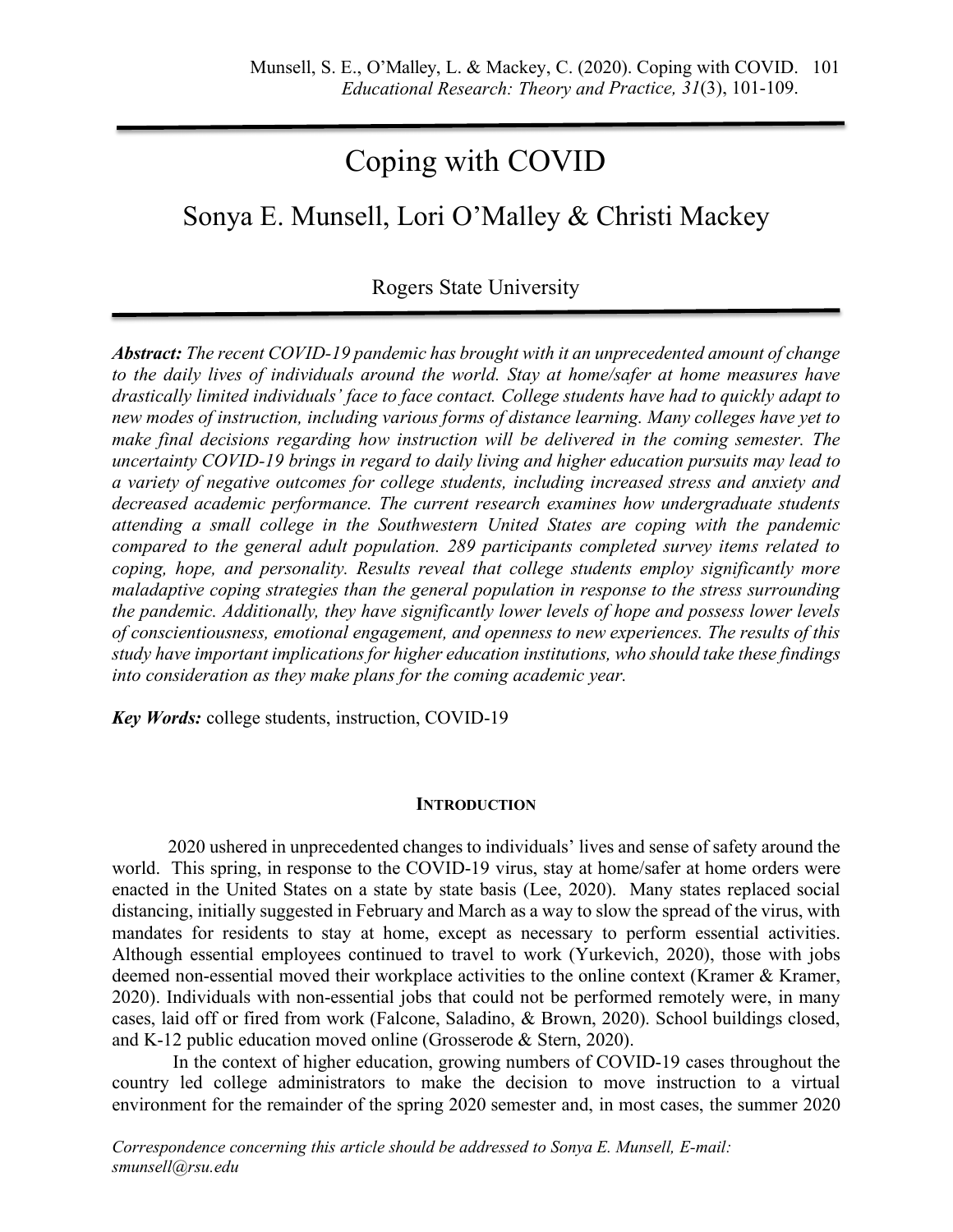semester. As a result of this decision, college instructors were faced with the unenviable task of quickly restructuring their on-ground classes so that content could be administered online for the remainder of the spring semester. Many of these instructors had little or no previous experience teaching remotely and struggled to find ways to meet the learning needs of all students (Lederman, 2020).

Along with navigating a new classroom environment, many college students were displaced from their residences. Most colleges closed the majority, if not all, of their dormitories and college student housing (Dickler, 2020). Students who had lived in dormitories throughout their college careers were forced to secure new housing arrangements, with many traditionally aged college students returning home mid-semester to live with their families. Leaving the college environment during the semester was not only an educational disruption, it also disrupted students' social lives and impacted their sense of community (Hess, 2020). In addition to adjusting to changes to their educational and living arrangements, many college students had to cope with the financial stress resulting from being laid off or fired from their full or part-time jobs. Statistics show that at least 20% of college students parent a child while attending school (Lewis & Goldrick-Rab, 2020). These students have had the additional responsibility of homeschooling their young children while attempting to complete their own coursework during the pandemic.

There is much speculation regarding how the pandemic will impact the way colleges and universities operate, both in the short and long-term. As of July 1st, 60% of colleges and universities plan to reopen their doors in the fall (Zahneis, 2020), employing safety measures ranging from mask policies to an additional semester of remote learning. Some experts believe that the pandemic may reshape higher education in a permanent way (Harrigan, 2020), normalizing online education and leading to a shift in learning modalities across the country. However, Newfield (2020), citing the work of Alpert, Couch, and Harmon (2016), suggests that universities should resume on-ground learning as soon as it is deemed safe to do so, as students learn more in on-ground classrooms than through remote instruction, specifically students of color. Concerns on campus abound: Notes one university president: "My biggest concern is making sure that the disproportionate financial impact of COVID-19 on low-income families, first-generation and underrepresented students does not set us back at a time when we were making real progress in ensuring that more of them have access to colleges and universities offering high-quality education" (Kimbrough, Cauce, & Stanley, 2020).

Researchers of the current study, all who are instructors at a small liberal arts (and primarily undergraduate) college in the Southwestern United States, were curious to learn more about how the changes brought about by the COVID-19 epidemic were affecting the lives of their students. Their university hosts a large number of first generation college students as well as following a mindset similar to higher education institutions designated as Land Grant universities, with the mission to provide access to everyone. The university involved in this study does not follow the typical admission policies related to national test scores or high school GPA requirements.

#### **LITERATURE REVIEW**

The changes and uncertainty accompanying the pandemic have resulted in increases in the stress levels of the general public. The Harris Poll conducted a survey on stress in America from April 24- May 4, 2020, gathering data from 3,013 residents. Results reveal that the average reported stress level specific to the pandemic was 5.9, while the average stress level (non-specific to the pandemic, was 5.4). This number is significantly higher than in previous years (American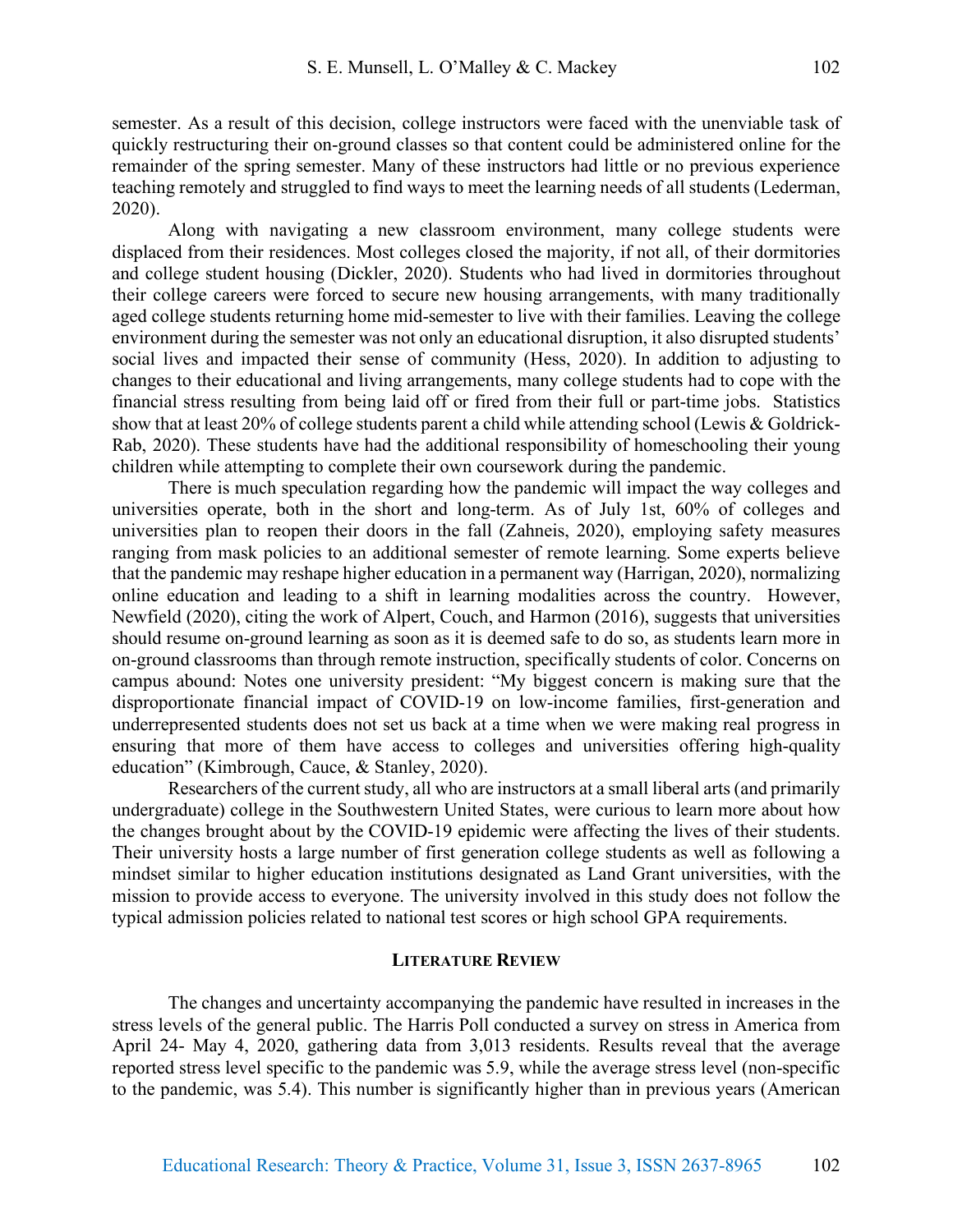Psychological Association, 2020). For some individuals, completing even the simplest of daily tasks has become daunting amid the COVID-19 pandemic. Notes Gupta and Chadd (2020) "Many people have lost their anchor, their schedules, and are now operating in an unfamiliar infrastructure."

However, even prior to COVID-19, college students were experiencing high levels of stress (Winerman, 2017) and rating their emotional health as fairly poor. "The American Freshman: National Norms for Fall 2010" survey reveals that the percentage of students reporting good or above-average emotional health dropped from 55.3% in 2009 to 51.9% in 2010. This marks the lowest score since 1985, when the survey first posed the question.

"How students appraise and cope with their stressors can predict their perceived levels of stress" (Enns, Eldrige, Montgomery, & Gonzales, 2018, p. 227). In response to stressors, students may employ positive (also known as adaptive) or negative (maladaptive) coping mechanisms. Adaptive coping mechanisms include seeking social support, acceptance, and positive reappraisal (O'Brien Mathieson, Leafman & Rice-Spearman, 2012). In contrast, maladaptive coping mechanisms are more self-destructive and include behaviors such as binge drinking (O'Brien et al., 2012; Maycrantz & Houghton, 2018). Understanding students' coping mechanisms is particularly important when college stressors are compounded by a pandemic that turns the daily lives of individuals upside down.

Identifying pathways toward one's desired goals and finding motivation to use these pathways is characteristic of hopeful thought (Snyder, Rand, & Sigmon, 2002). Hope, one of the central constructs in positive psychology, plays an important role in predicting academic achievement even after controlling for educational history (Gallagher, Marques, & Lopez, 2017). Therefore, identifying college students with low levels of hope and finding ways to help bolster these levels is important. Feeling and expressing feelings of hope may be viewed as a positive coping strategy. Finally, personality traits may also influence how individuals respond to stress caused by non-normative events, such as COVID-19. Research also suggests that personality traits and how an individual perceives stress influences psychological outcomes (Roohafza et al., 2016).

The research question that guided this study was "Compared to the general population, how are students at our university coping with the COVID-19 pandemic?" Although our study was primarily exploratory in nature, based on past research we hypothesized the following: Hypothesis 1: Students will report use of more negative coping skills than the general population. Hypothesis 2: Students will report lower levels of hope compared to the general population.

#### **METHODS**

#### **RECRUITMENT**

After obtaining IRB approval, researchers began participant recruitment. In order to participate in the study, individuals needed to be at least 18 years of age. The researchers posted information about the study, with a link to the informed consent form and online survey (created in Qualtrics), to their respective Facebook pages. Information about the study, along with the survey link, was emailed to students attending college on the researchers' campus. After completing the survey, the participants had the option to enter a drawing for a \$50 Amazon gift card. Survey data was collected throughout the month of April 2020. **Participants** 

Two hundred and eighty-nine individuals completed the survey. Participants ranged in age from 18-84 (*M*=37.94; *SD*=15.88). Students represented 38.1% of the sample, with a mean age of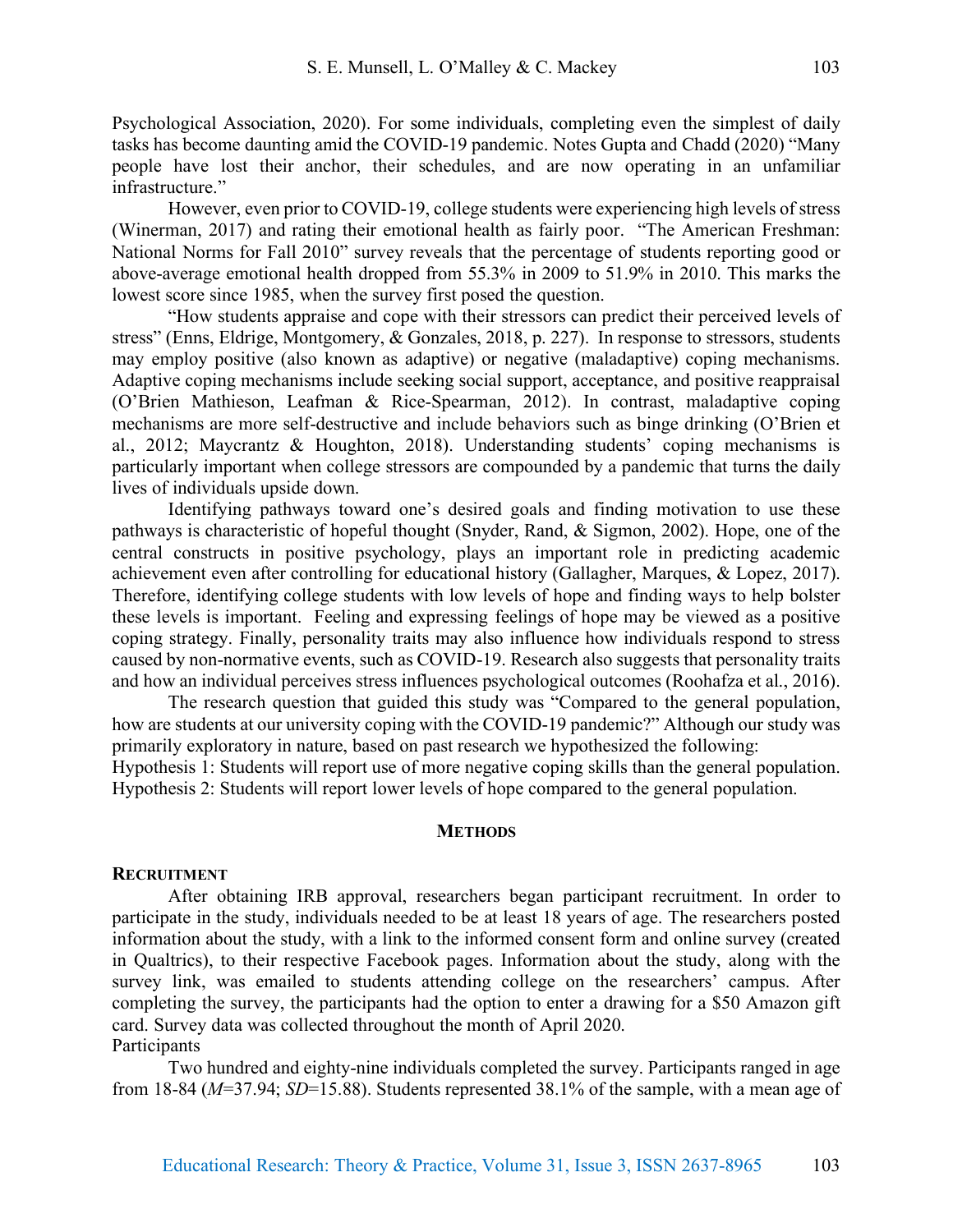26.34, *SD*= 9.12 years. Individuals who were not students had a mean age 45.49, *SD*= 14.77 years. The sample was predominantly female (74.1%) and white (69.6%), with 16.6% of the sample identifying as multiracial. African American participants represented 3.1% of the sample; Asian, Hispanic/Latino, and those who answered "race/ethnicity not listed" comprised 2.1% of the sample. 52.1% percent of the participants were parents. The majority of participants resided in suburban areas (43.7%), with those in rural areas accounting for 33.4% of the sample. The remainder resided in urban areas. Less than 2% of the population lived in states outside of Oklahoma.

The majority of participants ( $N = 236$ ) reported that they were employed prior to the pandemic. Since the pandemic began, 82.6% continued working, 10.6% were laid off, and 6.8% lost their jobs. Slightly over 20% of participants noted that their living situation had changed since the pandemic began.

#### Instruments

Participants completed several instruments, including The *Brief COPE* (Carver, 1997); the *Adult Hope Scale* (Snyder, Harris, Anderson, Holleran, Irving, Sigmon et al., 1991); and the *Ten Item Personality Inventory,* or *TIPI* (Gosling, Rentfrow, and Swann, 2003). In addition, participants were asked to answer the open-ended question "Is there anything else you would like us to know about your thoughts, feelings, or experiences during the COVID-19 pandemic?" This item was designed to add information supporting the findings of the above mentioned instruments.

The *Brief COPE* (Carver, 1997) was used to measure participants' coping skills. The instrument is a 28-item, four point Likert scale, ranging from 1 (I haven't been doing this at all) to 4 (I've been doing this a lot). The *Brief COPE* is composed of a series of scales representing positive and negative ways of coping in stressful situations. Carver (1997) suggests that the 14 scales, with two statements per scale, be analyzed independently of one another. Sample scale items include: "I've been turning to work or other activities to take my mind off things." (*selfdistraction*); "I've been concentrating my efforts on doing something about the situation I'm in." (*active coping*). According to Carver (1997), psychometric properties for the 14 scales of the *Brief COPE* range from a Cronbach's alpha of .5 (*venting*) to .82 (*religion*). The overall Cronbach's alpha for our sample was .70.

The *Adult Hope Scale* (Snyder et al., 1991) was administered to capture participants' level of hope. The scale is a 12-item measure (ranging from 1= definitely false to 8= definitely true) and is divided into two sub-scales: *agency* (goal-directed energy) and *pathways* (planning to accomplish goals). Both sub-scales have four items each, with the remaining four scale items serving as fillers. Sample *agency* item: "My past experiences have prepared me well for my future"; sample *pathways* item: "There are lots of ways around a problem". The Cronbach's alpha for our sample was .77.

The *TIPI* (Gosling et al., 2003) was used to measure the following personality traits: *extraversion; agreeableness; conscientiousness; emotional stability;* and *openness to experience*. The *TIPI* contains ten Likert scale items ranging from 1= disagree strongly to 7= agree strongly. Sample items include *conscientiousness*: "dependable; self-disciplined" and "disorganized; careless" (item reverse scored). Gosling and colleagues (2003) note that although the *TIPI* was created in order to provide users with a short instrument that optimized validity, it was not created with high alphas in mind. Because of this, the researchers did not run reliability analysis for the instrument.

**DATA ANALYSIS**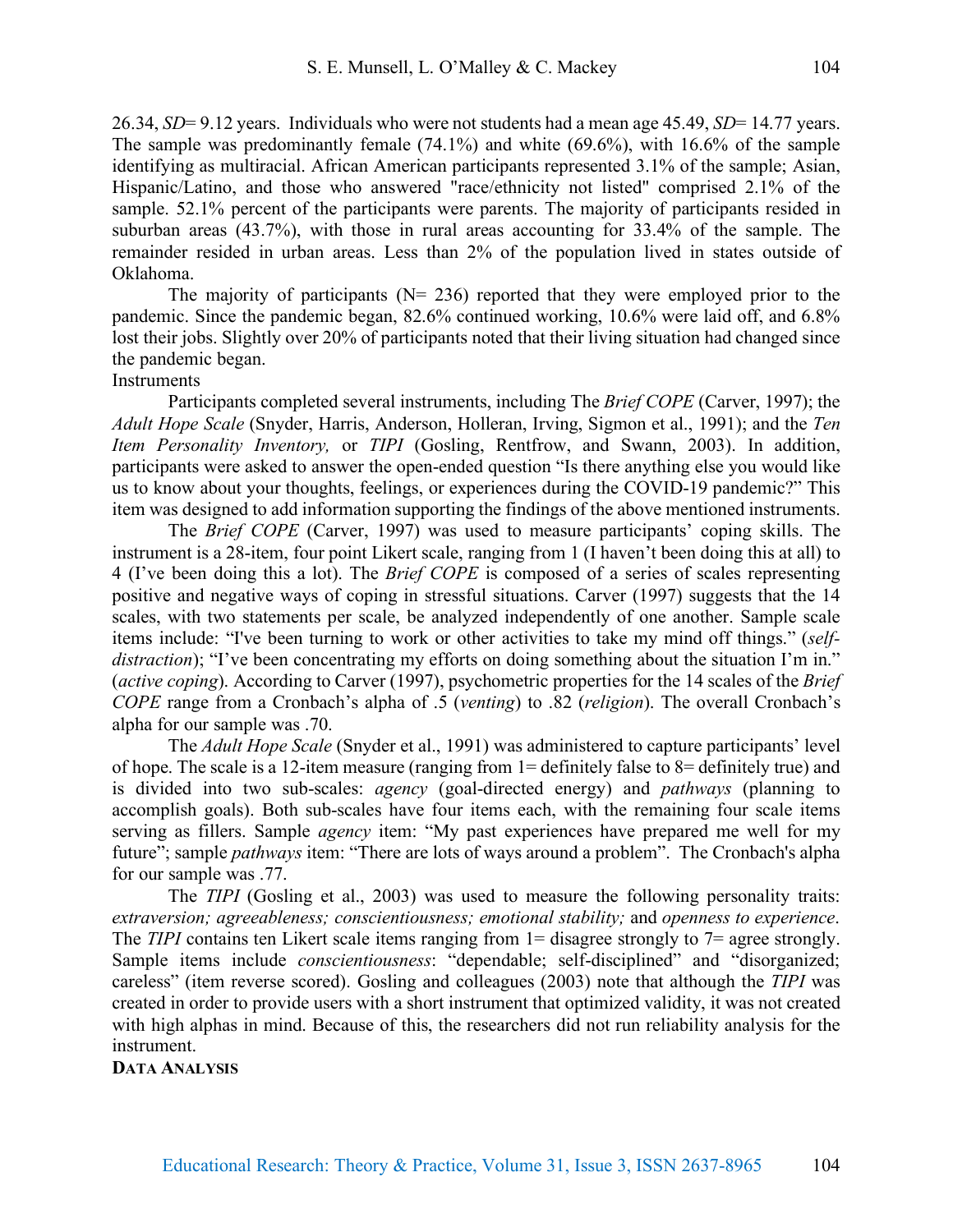Researchers used SPSS to run all analyses. A series of independent samples *t*-tests were run to examine differences between student scores and the general public's scores on the *Brief Cope, the Adult Hope Scale*, and the *TIPI*. Response to an open-ended question about participants' experiences related to COVID were examined to gain more insight into respondents' experiences and thoughts.

#### **RESULTS**

#### **Table 1**

*Differences between students and general public scores on the Brief COPE*

|                  | Students           | General Public |            | <b>Group Differences</b> |
|------------------|--------------------|----------------|------------|--------------------------|
| Self-distraction | $M = 3.17$ SD= .68 | $M = 2.85$     | $SD = .82$ | $t(262.5)=3.55, p=.000$  |
| Denial           | $M=1.50$ $SD=.76$  | $M=1.19$       | $SD = .42$ | $t(146.7)=3.81, p=.000$  |
| Disengagement    | $M=1.63$ SD= .78   | $M=1.22$       | $SD = .47$ | $t(159.5)=5.03, p=.000$  |
| Self-Blame       | $M=1.85$ SD= 73    | $M=1.50$       | $SD = 61$  | $t(202.3)=4.74, p=.000$  |
| Humor            | $M=2.47$ SD = 97   | $M=2.23$       | $SD = .93$ | $t(280)=2.56, p=.011$    |
| Acceptance       | $M=3.05$ $SD= .76$ | $M=3.37$       | $SD=.65$   | $t(281)=-3.5, p=.001$    |

#### **Table 2**

*Differences between students and general public scores on the Adult Hope Scale*

|          | <b>Students</b>      | General Public | <b>Group Differences</b>                    |
|----------|----------------------|----------------|---------------------------------------------|
| Agency   | $M=6.17$ , $SD=1.13$ |                | $M=6.57$ SD= 1.05 $t(278)=-2.63$ , $p=.009$ |
| Pathways | $M=6.22, SD=1.03$    |                | $M=6.50, SD=1.04$ $t(280)=-2.03, p=.043$    |

#### **Table 3**

*Differences between students and general public scores on the TIPI*

|                 | <b>Students</b>                          | General Public       | Group Differences         |
|-----------------|------------------------------------------|----------------------|---------------------------|
|                 | Conscientiousness $M=5.26$ , $SD=1.33$   | $M=5.75$ , $SD=1.12$ | $t(201.8)= -3.20, p=.002$ |
|                 | Emotional Stability $M=4.09$ , $SD=1.49$ | $M=4.90, SD=1.50$    | $t(286)= -4.47, p= .000$  |
| <b>Openness</b> | $M=4.30, SD=1.26$                        | $M=4.66$ , $SD=1.23$ | $t(286)= -2.322, p=.02$   |

#### **DISCUSSION AND CONCLUSION**

The quantitative results of our study indicate that our college students are currently struggling to stay hopeful and positive in the wake of the COVID-19 pandemic. Responses to open-ended questions further supported this view, revealing powerful insights.

Items within the *Brief COPE* focus on self-distraction, denial, disengagement, self-blame, humor and acceptance. As seen in Table 1, our analysis uncovered significant differences between the student group and the general respondent population. A few student comments related to these categories included positive thoughts such as "being able to amuse myself and keep busy is coming in handy" and "finding positive solutions and focusing on what is important is what is sustaining myself plus my family". One student noted that the pandemic "is forcing us all to pause and refocus, which is a very good thing." Additional comments included "I take one day at a time"; "crises bring strengths out in people and communities"; and "it has changed my life for the better".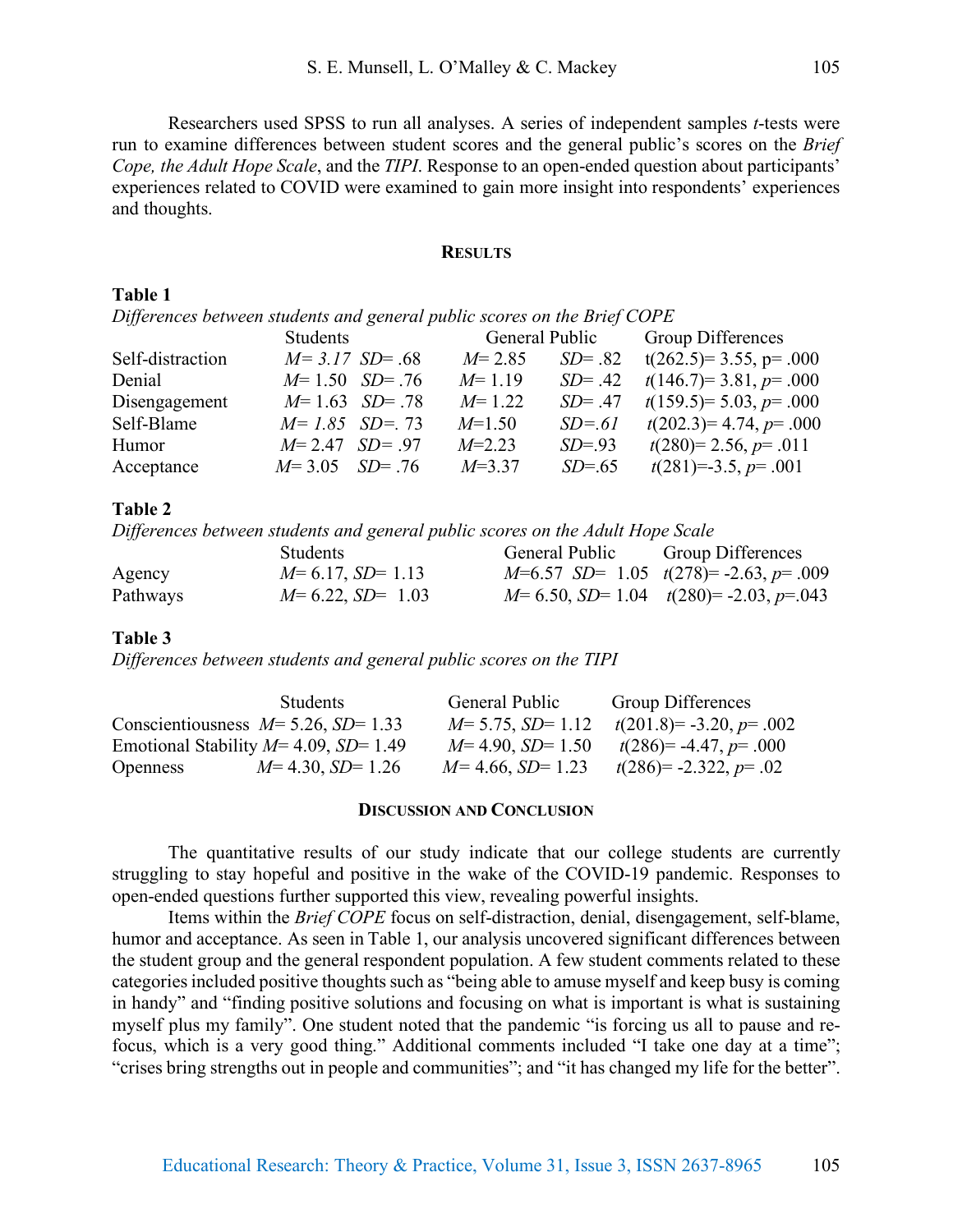Many comments included the removal of extracurricular activities for their children and being able to spend more time with family even though it was deemed necessary from an outside source.

Although our students mentioned several positive outcomes associated with the COVID-19 pandemic, there were comments demonstrating other coping strategies that may be viewed as less emotionally healthy, such as "there has been an overreaction to this virus"; "I am angry at China"; and "the most stressful aspect…frustration and fury I feel toward other Americans who are…petulant, ignorant and yet massively arrogant…" Additional statements include "we are turning into a police state"; "this is blown out of proportion"; and "…I might be suffering from IBS due to monitoring what I eat…" Some comments revealed confusion: "Honestly it still doesn't seem real…some days I forget that the world is shut down and others it's all I can think about"; "I developed an animosity towards my job"; and "It's a bizarre dichotomy when you can feel so connected…when left to one's own late-night thoughts when the business is over, you can feel so utterly hopeless and alone." One student seemed to utilize a combination of healthy and unhealthy coping skills, revealing "my sleep has suffered, I've started drinking way more, and I've started smoking again when I had quit completely for a year and a half; however, I've been journaling/writing way more often."

Analysis of the *Adult Hope Scale* provided in Table 2, indicated that our student group has significantly less sense of agency and pathways than the general group, meaning they feel less empowered and less in control of their destinies. Comments such as "a lot of changes happened in a day with little warning"; "pieces of my identity were stripped away"; "I feel like my life has been ripped from me"; and "I had no time to pack, most of my clothes and textbooks are at school" poignantly demonstrate the loss of feelings of control over their environment and actions. Specific comments related to pathways included the following comments: "There is an increasing amount of hopelessness accumulating inside my mind" and "Most things seem pointless, like getting dressed, washing dishes, or housework". A final comment in this area demonstrates an overall attention to the negative: "much more negative comments are being made from people who are normally positive."

Results of *TIPI,* viewable in Table 3, show significant differences between the general population and our student group in the areas conscientiousness, emotional stability and openness. Many comments such as "I have felt very unmotivated" and "I have no motivation anymore" in addition to "even though I couldn't do anything I couldn't relax", speak to the lessening of followthrough and ability to complete daily tasks. This, coupled with homeschooling children, completing their own coursework online, maintaining employment and caring for family led one student to simply say "there literally is not enough hours to do everything I need to do". Emotional stability is another area in which students had many comments; "I've definitely experienced several moments of panic" and "[have] much more anxiety about the future" as well as "it's been hard and very unsettling". As mentioned in the literature review, college students are experiencing more stress and anxiety than previous generations which is exacerbated by the pandemic and shown in these statements: "High alert and high levels of anxiety are predominant" and "it has been a disaster…more complicated and more stressful". The third measure in the *TIPI* is openness, a particularly relevant issue for college students – new experiences should be part of their lives. However, during this time the ability to have new experiences has been limited. Our students' inability to participate in "normal" collegiate activities were shown in several statements ranging from "…looking forward to all of the experiences…in my senior year…however, that was all taken away…" Another student added "I'm sad…I will not have a graduation…we won't be able to complete all the amazing things we had planned this semester."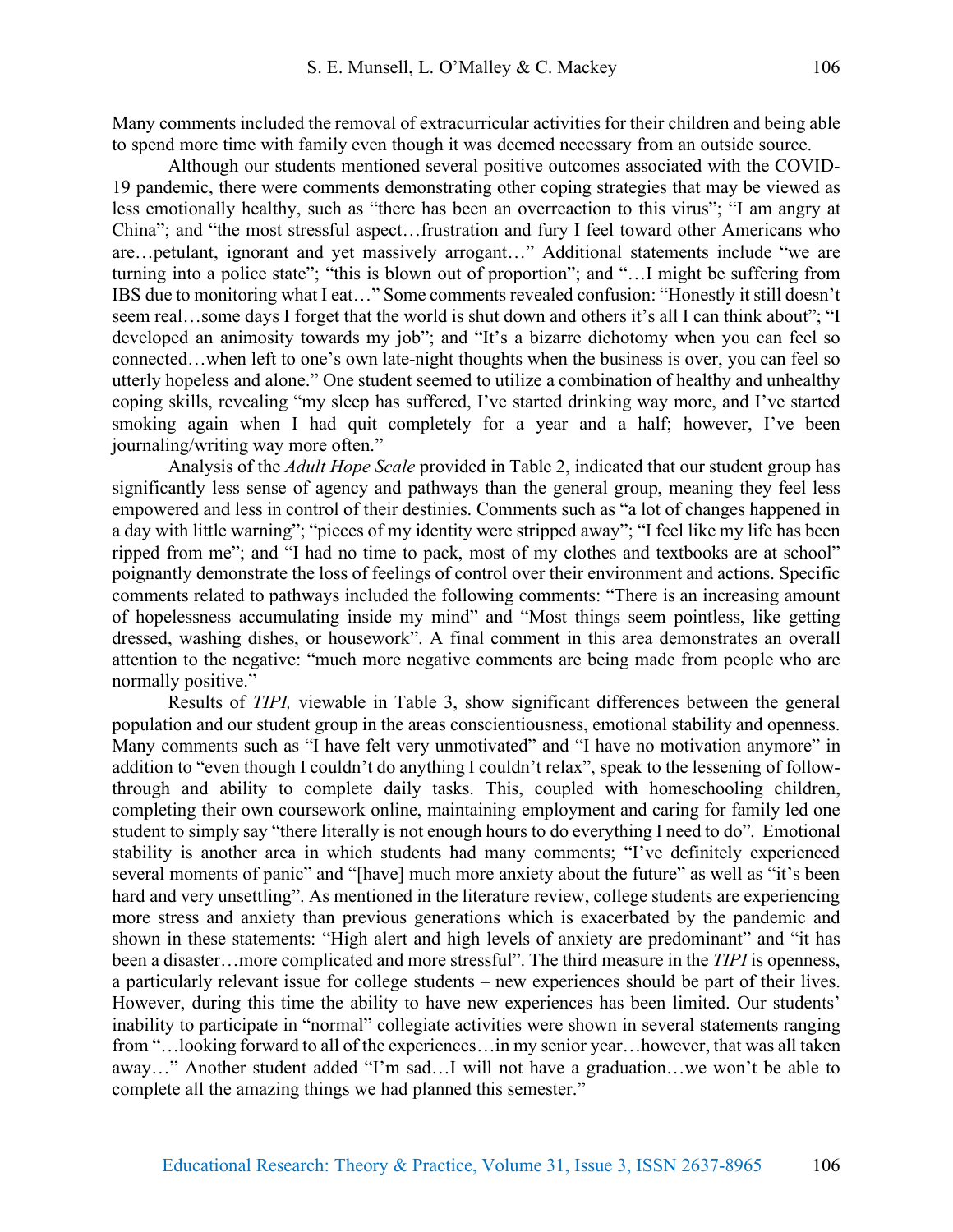In summary, the two hypotheses were upheld by the analysis of data gathered from the *Brief COPE*, *Adult Hope Scale* and *TIPI*. Students in their home university reported, to a significant degree, use of more negative coping skills than the general population. In addition, this student respondent group reported significantly lower levels of hope compared to the general population. These findings carry the impetus of caution when returning to coursework in the future semesters and the importance of colleges to provide additional mental health services as well as faculty and staff remaining supportive, flexible and understanding in dealing with students.

#### **LIMITATIONS AND SUGGESTIONS FOR FUTURE RESEARCH**

There are several limitations of this study. First, the college students at our university may not be fully representative of the larger college student population. As mentioned earlier, the admission requirements for our college may be less rigorous than those of other universities. Also, many of our students are first generation students and are somewhat older, on average, than the typical undergraduate student. In addition, the authors used Facebook posts to recruit participants which meant many participants would be following or somehow connected to one or all three of them. However, the three authors of this work represent three separate generations. The authors are also connected to the university which could mean that the number of student participants were skewed towards Psychology and Sociology majors and/or minors along with program alumni of the school. The time during which we administered the survey may have impacted the types of responses we received. Although there was a lot of media information available related to the high number of COVID cases in other countries during April 2020, the United States (especially the mid-west and southwest) still had very low numbers of COVID-19 cases and deaths. Since then, the geographic location of cases and deaths from COVID have spread throughout the nation.

Continued exploration into this area is planned by the researchers. Our next project, already underway, is to dive deeply into our students' feelings toward a return to campus for the next semester while COVID-19 cases are high and ever present in the media throughout their university's home state. Future researchers might take a retroactive view contrasting the results of this study to a similar population in the future. One might find that positive coping skills and hope would grow within this population after the COVID-19 pandemic has ended.

#### **REFERENCES**

- Alpert, W.T., Couch, W.T., & Harmon, O.R. (2016). A randomized assessment of online learning. *American Economic Review, 106*(5), 378-382.
- American Psychological Association (2020, May). Stress in the time of COVID-19. *Stress in America 2020: Volume One*.https://www.apa.org/news/press/releases/stress/2020/report
- Carver, C.S. (1997). You want to measure coping but your protocol's too long: Consider the Brief COPE. *International Journal of Behavioral Medicine, 4*(1), 92-100.
- Dickler, J. (2020, June 26). *In the wake of COVID-19, college dorm life gets a makeover.* CNBC.(https://www.cnbc.com/2020/06/26/in-the-wake-of-covid-19-college-dorm-lifegets-a-makeover.html).
- Enns, E. , Eldrige, G, Montgomery, C., & Gonzales, V. (2018). Perceived stress, coping strategies, and emotional intelligence: A crosssectional study of university students in helping disciplines. *Nurse Education Today, 68*, 226-231.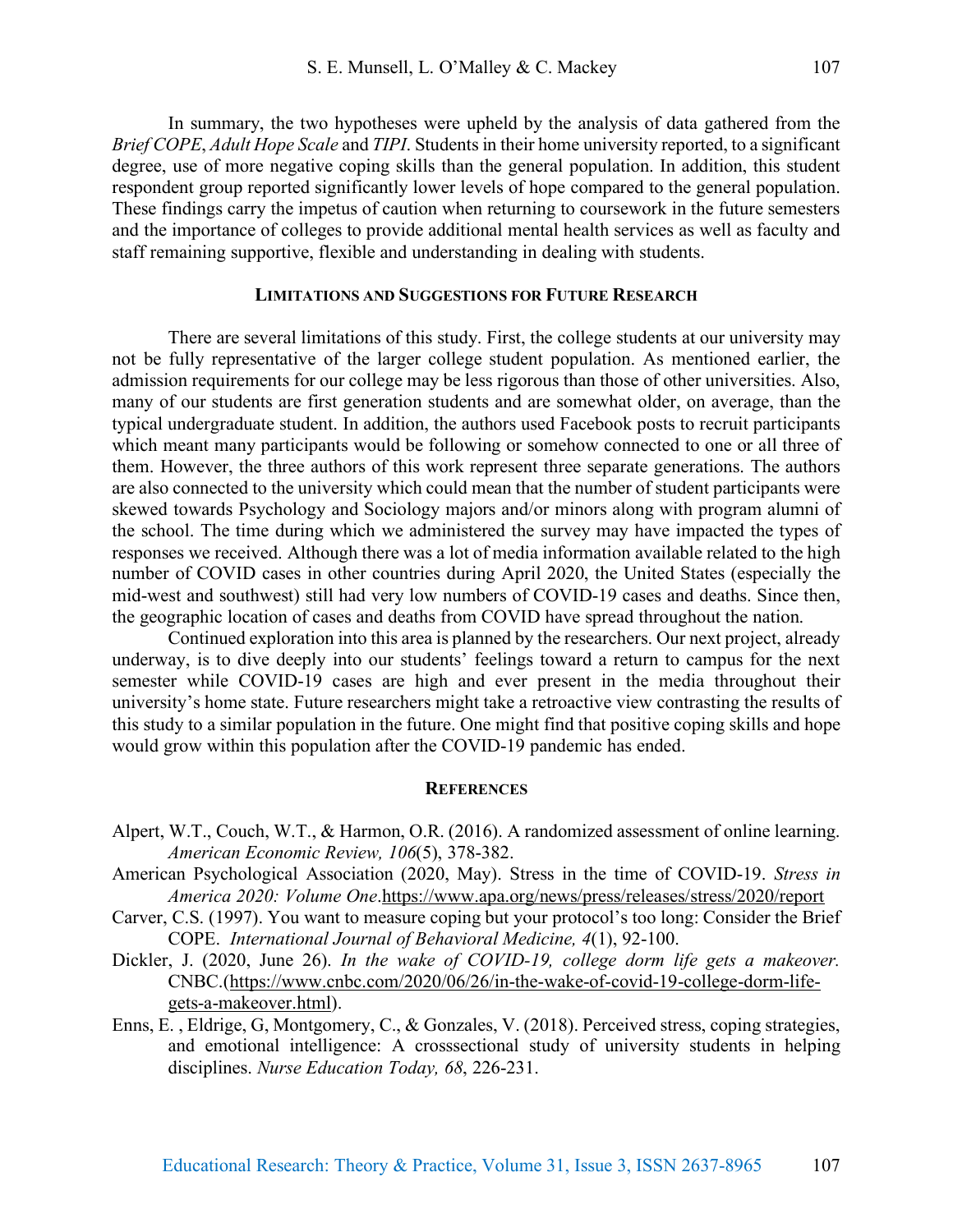- Falcone, M. A., Saladino, C. J., Brown, W. E. (2020). COVID-19: The impact on young, lowwage workers without college degrees. *Economic Development & Workforce Fact Sheet, 21 1*-4. https://digitalscholarship.unlv.edu/bmw\_lincy\_econdev/22
- Gallagher, M.W, Marques, S.C., & Lopez, S.J. (2017). Hope and the trajectory of college students. *Journal of Happiness Studies, 18*, 341-352.
- Gosling, S.D., Rentfrow, P.J., & Swann, J.B. Jr. (2003). A very brief measure of the Big-Five personality domains. *Journal of Research in Personality, 37*, 504-528.
- Grosserode, S., & Stern, G. (2020, March 19). *Coronavirus: As K-12 education shifts online in major swoop, uncertainties and inequities remain.* Rockland/Westchester News. https://www.lohud.com/story/news/education/2020/03/19/online-learning-westchesterstudents-coronavirus/2863597001/
- Gupta, A., & Chadd. K. (2020, April 6). *Experiencing the new normal: Sociology of (COVID-19) pandemic from a disability perspective*. Discover Society. https://discoversociety.org/2020/04/06/experiencing-the-new-normal-sociology-of-covid-19-pandemic-from-a-disability-perspective/ (2020)
- Harrigan, S. (2020) *Sociology in the time of COVID-19*. Penn Pandemic Diary. https://global.upenn.edu/perryworldhouse/news/penn-pandemic-diary-entry-21 sociology-time-covid-19
- Hess, A. (2020, March 6). *How coronavirus dramatically changed college for over 14 million students.* CNBC News*.* https://www.cnbc.com/2020/03/26/how-coronavirus-changedcollege-for-over-14-million-students.html.
- Higher Education Research Institute at UCLA. *Research Brief: The American Freshman: National Norms for Fall 2010*, 1-4. Heri.ucla.edu.
- Kimbrough, W.M., Cauce, A.M., & Stanley, S.L.(2020). *President's Panel: How COVID-19 will Change Higher Education.* The Conversation. https://theconversation.com/presidentspanel-how-covid-19-will-change-higher-education-136931
- Kramer, A., & Kramer, K. Z. (2020). The potential impact of the Covid-19 pandemic on occupational status, work from home, and occupational mobility. *Journal of Vocational behavior*, *119*. https://doi.org/10.1016/j.jvb.2020.103442
- Lee, A. (2020, April 7). *These states have implemented stay-at-home orders. Here's what that means for you.* CNN.com.https://www.cnn.com/2020/03/23/us/coronavirus-whichstates-stay-at-home-order-trnd/index.html
- Lederman, D. (2020, April 22). *How teaching changed in the (forced) shift to remote learning.*  Inside Higher Education*.* (https://www.insidehighered.com/digitallearning/article/2020/04/22/how-professors-changed-their-teaching-springs-shift-remote).
- Lewis, N.,L., & Goldrick-Rabb, S. (2020, June 8). *College students raising kids were in crisi before the coronavirus: Lockdown made it worse.* NBC News. //www.nbcnews.com/think/opinion/college-students-raising-kids-were-crisiscoronavirus-lockdown-made-it-ncna1223751
- Mathad, M. D., Pradhan, B., & Rajesh, S. K. (2017). Correlates and predictors of resilience among baccalaureate nursing students. *Journal of Clinical and Diagnostic Research*, *11*(2), https://doi.org/10.7860/JCDR/2017/24442.9352